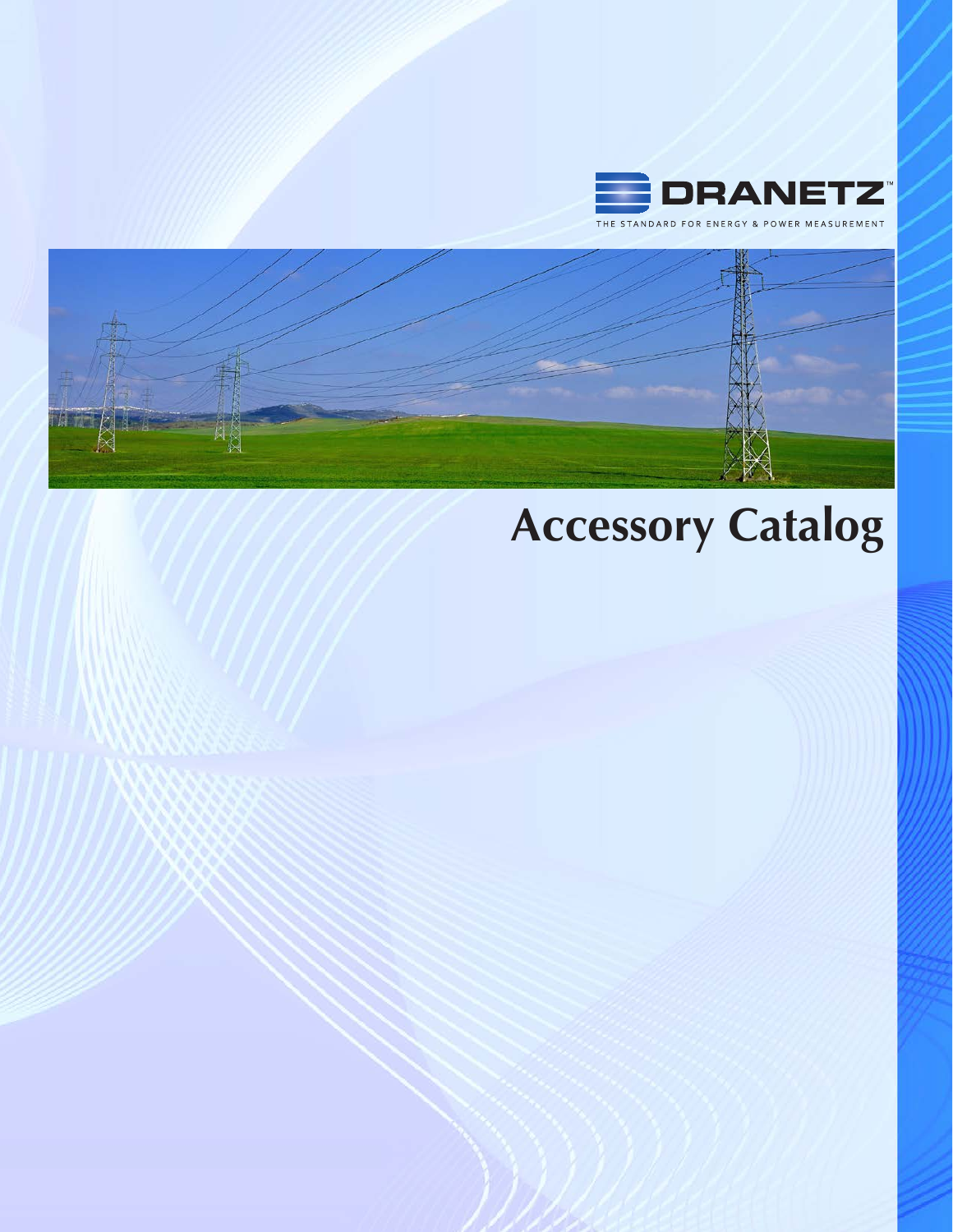

# **Table of Contents**

### **Current Probes**

| Clamp-On; AC Only          | Page 3 |
|----------------------------|--------|
| AC/DC                      | Page 4 |
| Flex AC                    | Page 5 |
| <b>Flex Power Supplies</b> | Page 6 |

### **Miscellaneous Accessories**

| Voltage Measurement                    | Page 7 |
|----------------------------------------|--------|
| Data Card                              | Page 7 |
| Portable Carrying Cases and Enclosures | Page 8 |
| <b>Instrument Power</b>                | Page 8 |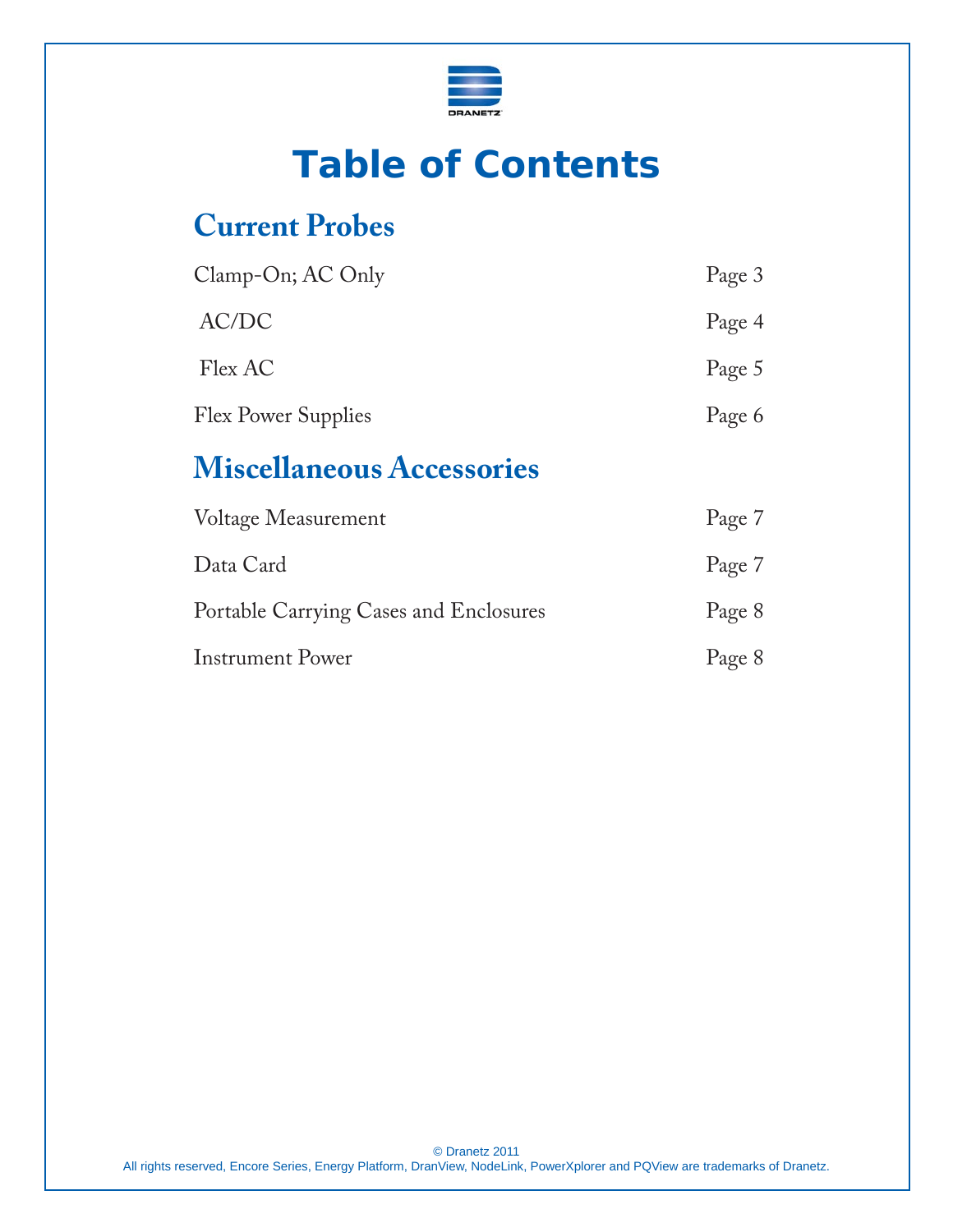

### **Current Probes**

Clamp-On - AC Only



**TR-2520B 100A-3000ARMS CT**



**TR-2500B 10A-500ARMS CT TR-2501B 100 mA to 1.2ARMS-CT TR-2550B 1A-100ARMS CT TR-2510B 1A-10ARMS CT**



**TR-2530B 20A-300ARMS CT**



#### **TR-2540B 10A-1000ARMS CT**

| <b>Model</b>   | Range            |                    | <b>Amplitude</b><br><b>Accuracy</b><br>士 | <b>Phase</b><br><b>Accuracy</b><br>士 | <b>Frequency</b><br>Range | <b>Maximum</b><br><b>Conductor</b><br><b>Size</b> | <b>Rated Voltage</b> | Connector/<br><b>Output</b> |
|----------------|------------------|--------------------|------------------------------------------|--------------------------------------|---------------------------|---------------------------------------------------|----------------------|-----------------------------|
| Clamp CT's     |                  |                    |                                          |                                      |                           |                                                   |                      |                             |
|                |                  |                    |                                          |                                      |                           |                                                   |                      |                             |
| <b>TR25000</b> | 10A to 500Arms   | 100A to 500A       | 1%                                       | $1.5^\circ$                          | 40Hz to                   | 50mm dia.                                         | 600V Max.            | <b>Dranetz</b>              |
|                |                  | 10A to 100A        | 2%                                       | $3^{\circ}$                          | 5KHz                      |                                                   |                      | 1.5V                        |
|                |                  |                    |                                          |                                      |                           |                                                   |                      |                             |
| TR2501Ó        | 100mA to 1.2Arms | 1.2A               | 1.5%                                     | $1^{\circ}$                          | 40Hz to                   | 15mm dia.                                         | 600V Max.            | <b>Dranetz</b><br>1.5V      |
|                |                  | 100 <sub>m</sub> A | 1.5%                                     | $2^{\circ}$                          | 5KHz                      |                                                   |                      |                             |
|                |                  |                    |                                          |                                      |                           |                                                   |                      |                             |
| TR2510O        | 1A to 10Arms     | 5A to 10A          | 1.2%                                     | $1.5^\circ$                          | 40Hz to<br>5KHz           | 15mm dia.                                         | 600V Max.            | <b>Dranetz</b><br>1.5V      |
|                |                  | 1A to 5A           | 2%                                       | $1^{\circ}$                          |                           |                                                   |                      |                             |
|                |                  |                    |                                          |                                      |                           |                                                   |                      |                             |
| TR25200        | 100A to 3000Arms | 1000A to 3000A     | 0.5%                                     | $0.5^\circ$                          | 40Hz to<br>5KHz           | 72mm dia.*                                        | 600V Max.            | <b>Dranetz</b><br>1.5V      |
|                |                  | 300A to 1000A      | 0.75%                                    | $0.75^\circ$                         |                           |                                                   |                      |                             |
|                |                  | 100A to 300A       | 1.5%                                     | $1.5^\circ$                          |                           |                                                   |                      |                             |
|                |                  |                    |                                          |                                      |                           |                                                   |                      |                             |
| TR25300        | 20A to 300Arms   | 50A to 300A        | 1%                                       | $0.5^\circ$                          | 30Hz to                   | 54mm dia.                                         | 600V Max.            | <b>Dranetz</b><br>1.5V      |
|                |                  | 20A to 50A         | 1.5%                                     | $0.6^\circ$                          | 5KHz                      |                                                   |                      |                             |
|                |                  |                    |                                          |                                      |                           |                                                   |                      |                             |
| TR25400        | 10A to 1000A     | 100A to 1000A      | $1\%$                                    | $0.4^\circ$                          | 30Hz to<br>5KHz           | 54mm dia.                                         | 600V Max.            | <b>Dranetz</b><br>1.5V      |
|                |                  | 10A to 100A        | 1.5%                                     | $0.5^\circ$                          |                           |                                                   |                      |                             |
|                |                  |                    |                                          |                                      |                           |                                                   |                      |                             |
| TR25500        | 1A to 100Arms    | 10A to 100A        | 1%                                       | $2.5^\circ$                          | 40Hz to<br>10KHz          | 15mm dia.                                         | 600V Max.            | <b>Dranetz</b><br>1.5V      |
|                |                  | 1A to 10A          | 2%                                       | $5^\circ$                            |                           |                                                   |                      |                             |

*Note:* These are guidelines only. Many other factors will influence the stated accuracy including but not limited to temperature, humidity, frequency and conductor position. Model numbers and specifications subject to change without notice.

*The current probes shown above have a 1.5V output, Dranetz Hypertronics connector, 3 meter cable and are directly compatible with the following Dranetz products: Portable instruments:* 

*PowerXplorer, PowerGuide, PowerVisa, PowerGuia, Energy Platform, PP4300, 658 with CA4300 adapter.*

*Permanent instruments:*

*Encore 61000 with 61MAC module, Signature System 5513. Adapters are available for use with other instrument configurations; please contact the factory for details.*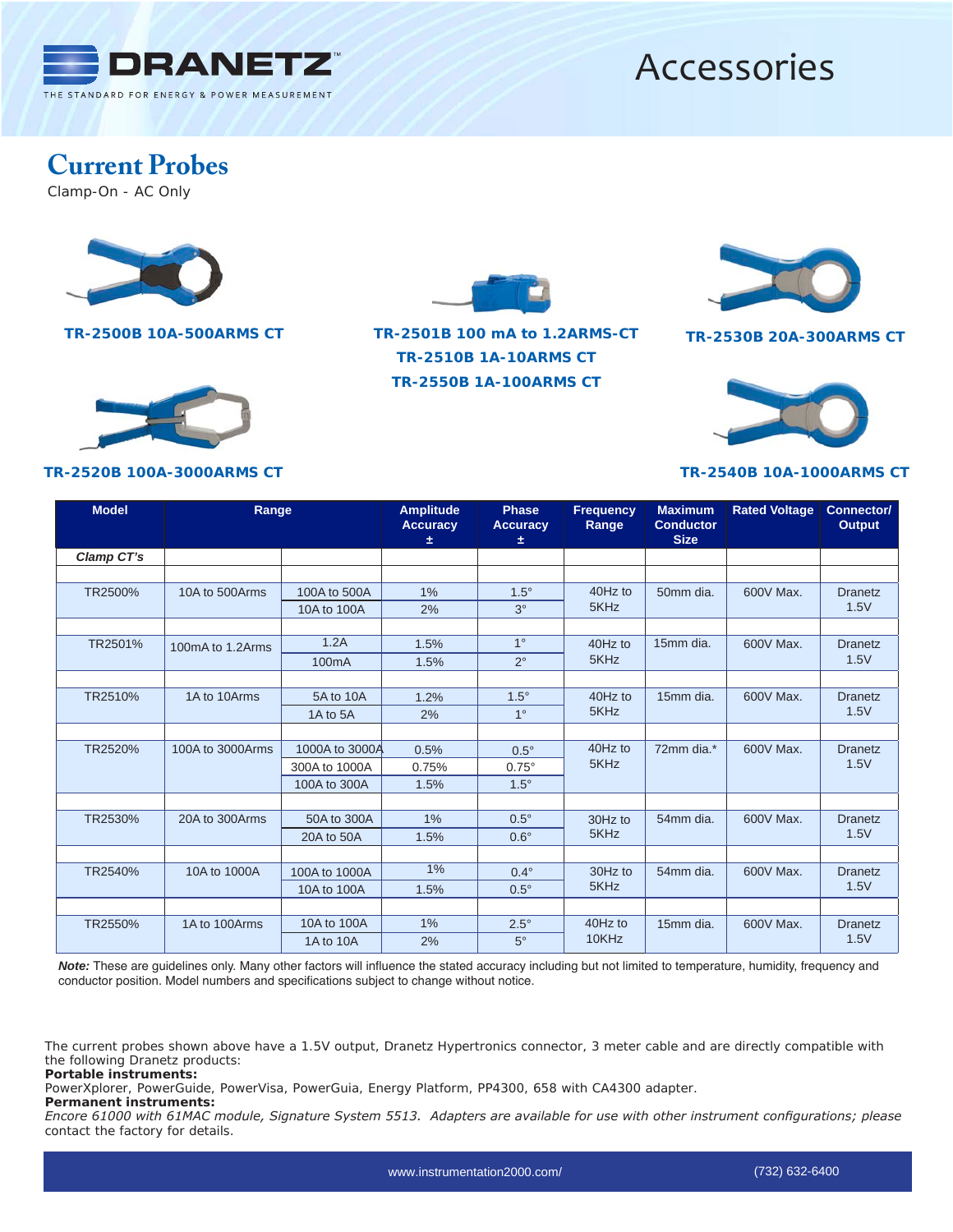

### **Current Probes**

AC/DC





**PR1500/SP7 1500 CT** *(***AC Power Only***, requires one ACADP-PR9VUS AC Adapter for each probe. UK, Euro Plugs available.)*

| <b>Model</b> | Range        |               | <b>Amplitude</b><br><b>Accuracy</b><br>士 | <b>Phase</b><br><b>Accuracy</b><br>$+/-$ | <b>Frequncy</b><br>Range | <b>Maximum</b><br><b>Conductor</b><br><b>Size</b> | <b>Rated</b><br><b>Voltage</b> | Connector/<br>Output   |
|--------------|--------------|---------------|------------------------------------------|------------------------------------------|--------------------------|---------------------------------------------------|--------------------------------|------------------------|
| <b>PR150</b> | 15A to 150A  | 15A to 150A   | $1\%$                                    | $3^\circ$                                | DC to 5KHz               | 52mm dia.                                         | 600V Max.                      | <b>Dranetz</b><br>1.5V |
|              |              |               |                                          |                                          |                          |                                                   |                                |                        |
| PR1500       | 150 to 1500A | 150A to 1500A | $1\%$                                    | $1^{\circ}$                              | DC to 5KHz               | 52mm dia.                                         | 600V Max.                      | <b>Dranetz</b><br>1.5V |

**NOTE:** These are guidelines only. Many other factors will influence the stated accuracy, including but not limited to; temperature, humidity, frequency and conductor position. Model numbers and specifications subject to change without notice.

*The current probes shown above have a 1.5V output, Dranetz Hypertronics connector, 2 meter cable and are directly compatible with the following Dranetz products: Portable instruments:*

*PowerXplorer, PowerGuide, PowerVisa, PowerGuia, Energy Platform, PP4300, 658 with CA4300 adapter.*

*Permanent instruments:*

*Encore 61000 with 61MAC module, Signature System 5513. Adapters are available for use with other instrument configurations; please contact the factory for details.*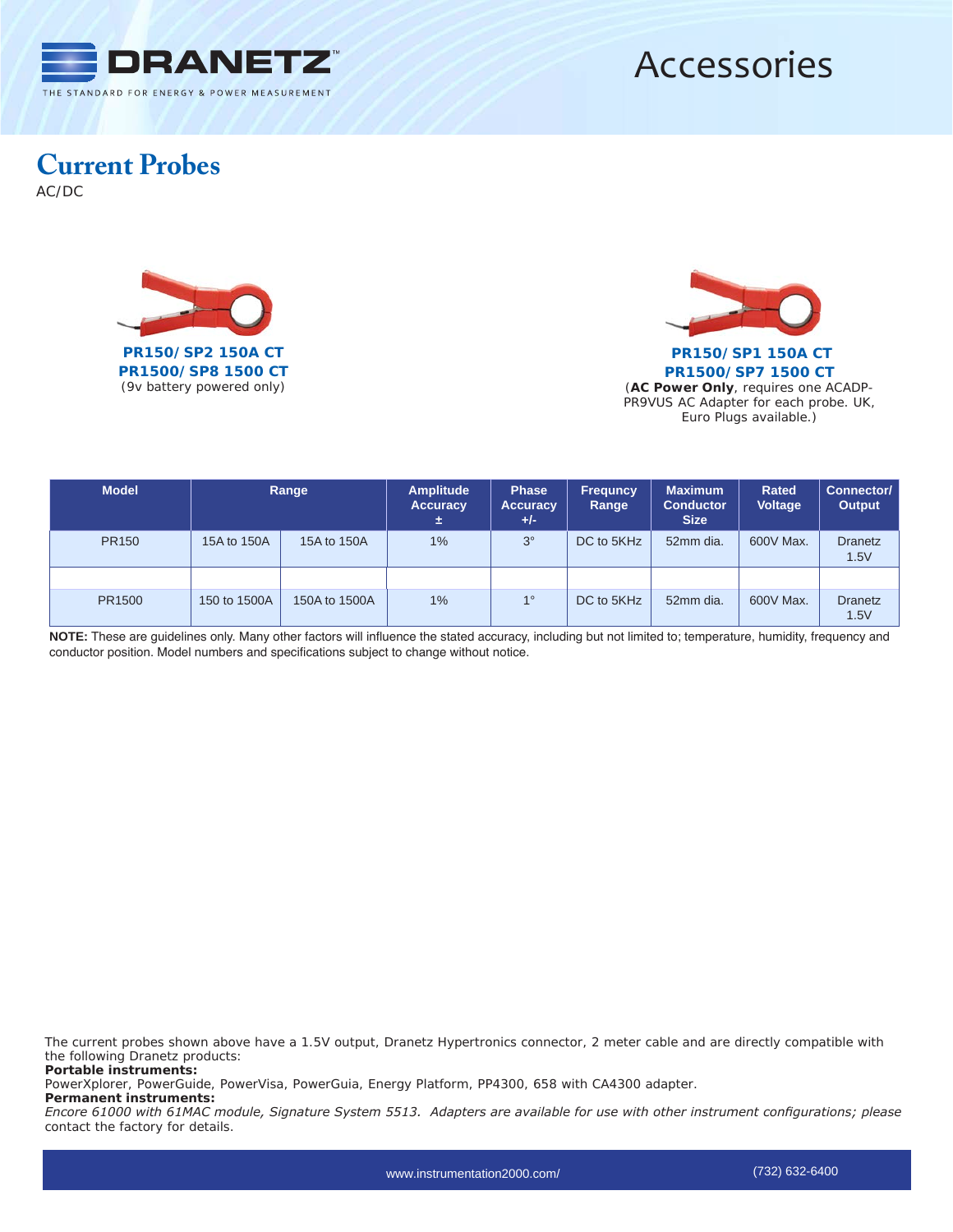

### **Flexible Probes**

AC Only

### **Single Phase Three Phase**



**DRANFLEX3000XL/24 30/300/3000 Probe** *Available in 24", 36" and 48"*



**DRANFLEX3003XL24 30/300/3000 Probe** *Available in 24", 36" and 48"*

**Flex Packages - Four Phase** *Includes ISOFLEX3V4P Power Supply All include (1) 3 phase Flex and (1) single phase Flex.*

#### **FLEX3K24PKG 30/300/3000 24" Probe FLEX3K36PKG\* 30/300/3000 36" Probe FLEX3K48PKG\* 30/300/3000 48" Probe**

#### **FLEX6K24PKG\* 60/600/6000 24" Probe FLEX6K36PKG\* 60/600/6000 36" Probe FLEX6K48PKG\* 60/600/6000 48" Probe**

*\*Contact factory for delivery times, may be up to 4-8 Weeks.*

| <b>Model</b>                                   | <b>Range</b>              |               | <b>Amplitude</b><br><b>Accuracy</b><br>÷. | <b>Phase</b><br><b>Accuracy</b><br>$+/-$ | Frequn-<br>cy Range | <b>Maximum</b><br><b>Conductor</b><br><b>Size</b> | <b>Rated</b><br>Voltage | Connector/<br><b>Output</b> |
|------------------------------------------------|---------------------------|---------------|-------------------------------------------|------------------------------------------|---------------------|---------------------------------------------------|-------------------------|-----------------------------|
| DRANFLEX3000XL<br>DRANFLEX3003XL<br>24/36/48   | 3A to 3000A<br>(3 Ranges) | 3A to 30A     | 1% $rdg, ±0.1A$                           | $1^{\circ}$                              | 10 $Hz$ to<br>10KHz |                                                   | 1000V Max               | Dranetz<br>1.5V             |
|                                                |                           | 30A to 300A   | 1%rdg, $±0.1A$                            | $1^{\circ}$                              |                     | 8/11/17in dia.                                    |                         |                             |
|                                                |                           | 300A to 3000A | 1% $rdg, \pm 1A$                          | 10                                       |                     |                                                   |                         |                             |
|                                                |                           |               |                                           |                                          |                     |                                                   |                         |                             |
| DRANFLEX 6000XL<br>DRANFLEX 6003XL<br>24/36/48 | 6A to 6000A<br>3 ranges   | 6A to 60 A    | 1% $rdg, ±0.1A$                           | $1^{\circ}$                              | 10 $Hz$ to<br>10KHz | 8/11/17in dia.                                    | 1000V Max               | Dranetz<br>1.5V             |
|                                                |                           | 60A to 600A   | 1% $rdg, ±0.1A$                           | $1^{\circ}$                              |                     |                                                   |                         |                             |
|                                                |                           | 600A to 6000A | 1% $rdg, \pm 1A$                          | $1^{\circ}$                              |                     |                                                   |                         |                             |

**NOTE:** These are guidelines only. Many other factors will influence the stated accuracy, including but not limited to; temperature, humidity, frequency and conductor position. Model numbers and specifications subject to change without notice.

*The current probes shown above have a 1.5V output, Dranetz Hypertronics connector, 3 meter cable (2 meters from probe head to intgrator box, 1 meter to instrument) and are directly compatible with the following Dranetz products: Portable instruments:*

*PowerXplorer, PowerGuide, PowerVisa, PowerGuia, Energy Platform, PP4300, 658 with CA4300 adapter.*

*Permanent instruments:* 

*Encore 61000 with 61MAC module, Signature System 5513. Adapters are available for use with other instrument configurations; please contact the factory for details.*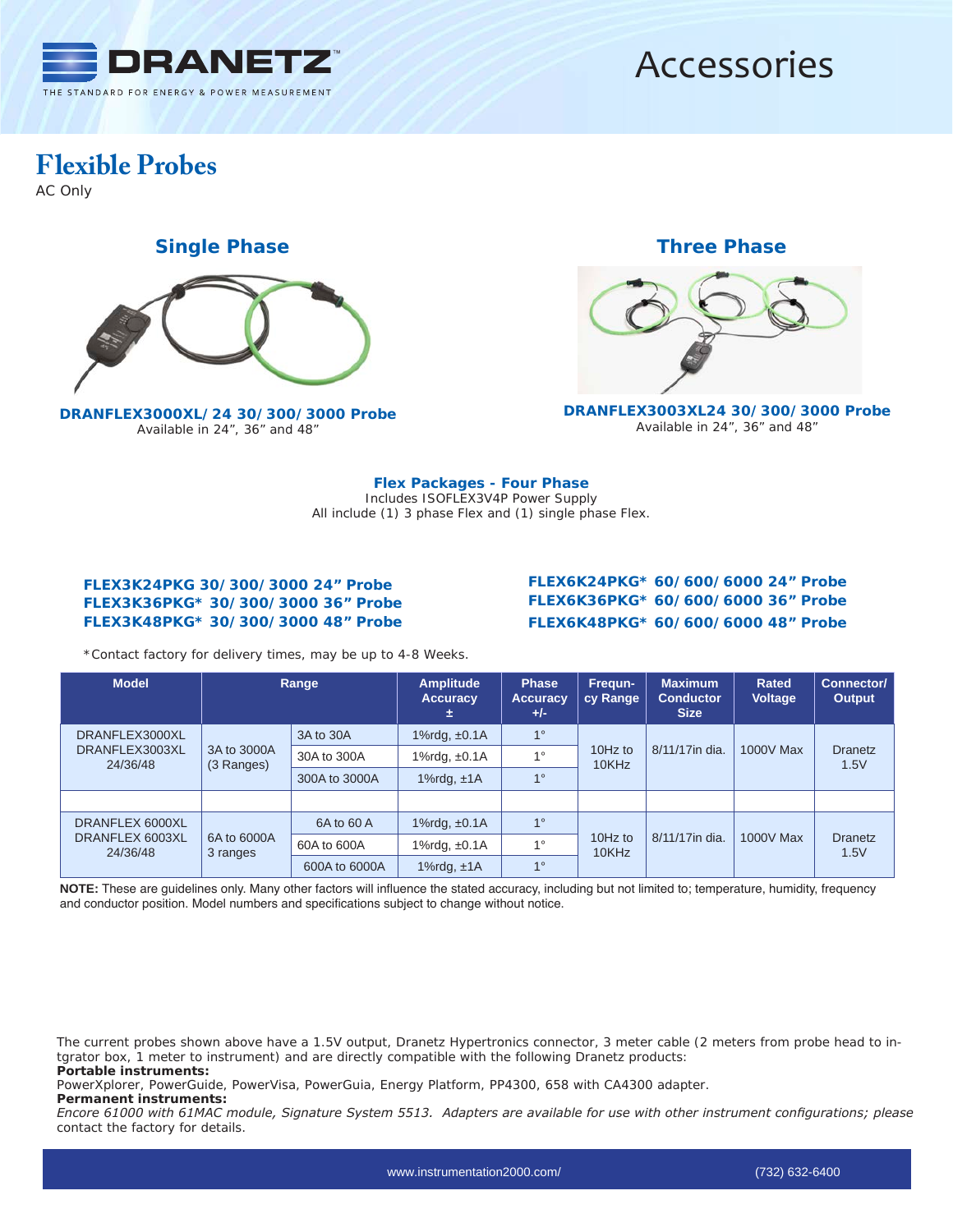

### **Flex Power Supplies**



**ISOFLEX3VUA4P** Isolated 3 volt power adapter with RR/PS/4A cable for up to four probes. *Not suitable for use with LPC-4300. Includes interchangable plugs for: US, Europe, UK and Austrailia.*



**ISOFLEX3VUA**

Isolated 3 volt probe power supply with wall adapter and interchangeable plugs. Use with RR/PS/4A cable for up to 4 probes.

*Includes interchangable plugs for: US, Europe, UK and Austrailia*



**ISOFLEX3V4P** Isolated 3 volt power adapter for use with an instruments power supply.



**ISOFLEX3V** Same as above, but does **NOT** include 4 way splitter RR/PS/4A.



**RR/PS/4A** Flex power cable for up to 4 probes.

*Dranetz portable instruments: PowerXplorer, PowerGuide, PowerVisa, PowerGuia, EP1, and 4300 Dranetz permanent instruments: Encore 6100 and Signature System 55XX Series*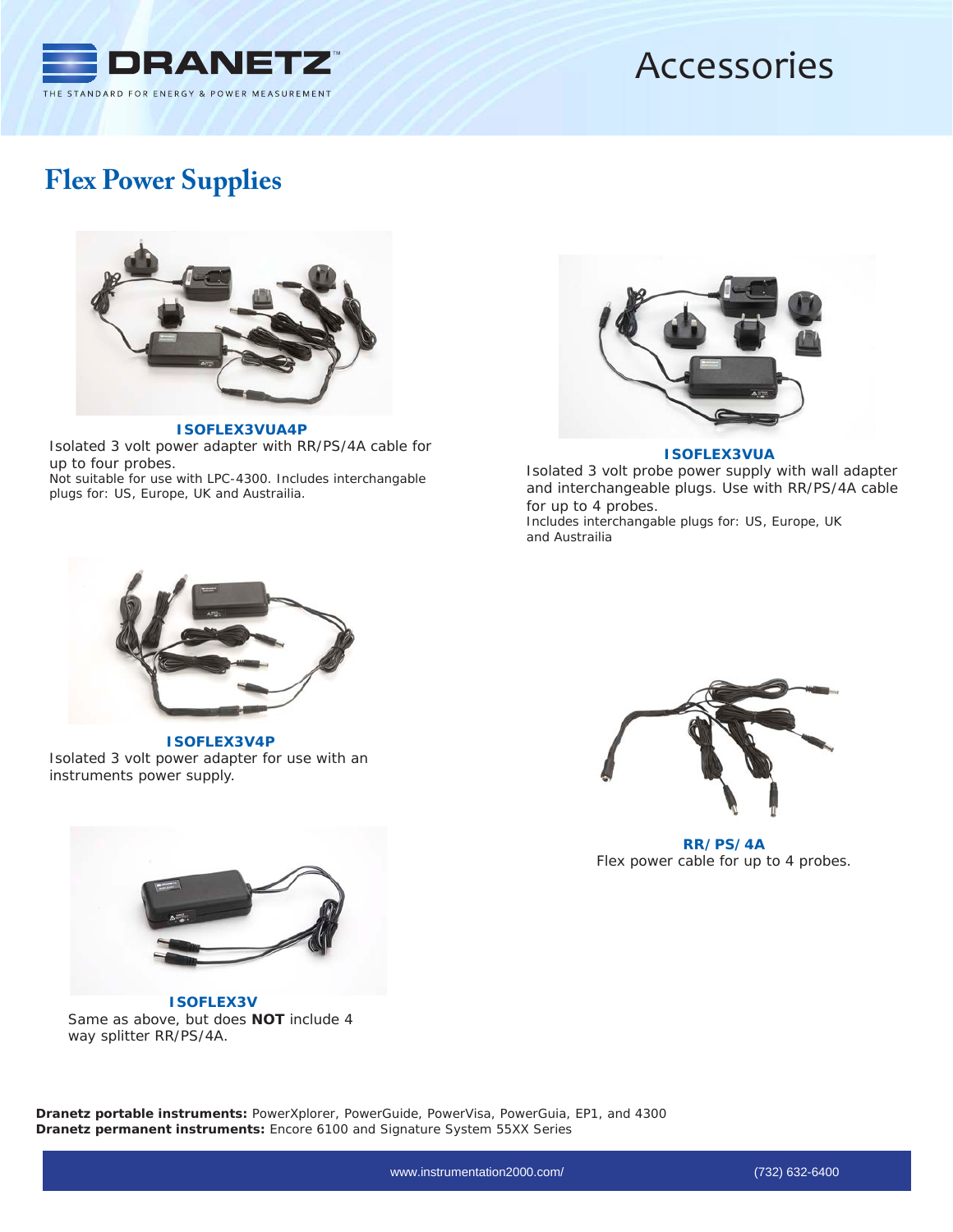

### **Miscellaneous Accessories**

#### **Voltage Measurement**

NOTE: Other voltage measurement accessories are available, please contact factory for details.



**FVA-1 Single Fuse Voltage Adapter** Inline fuse adapter for one voltage channel, 4mm

connector, 600V MAX.

*Compatible with portable and permanent systems with 4mm voltage connectors.*



**FVA-4** Set of 4 Inline fuse adapters, 4mm connector, 600V MAX. *Compatible with portable and permanent systems with 4mm voltage connectors.* 

### **Data Card**



**CFDATA-DB CF Data Card** 4 GB CF Data Card *Compatible with portables only.*



#### **Voltage Cable Set 116042-G3**

Voltage cable set with 4mm connectors. *Compatible with portable and permanent systems with 4mm voltage connectors*

*Includes:*

- *8 Six ft. (183cm) measurement cables:*
- *1 Red, 1 Yellow, 1 Blue, 1 Gray, 4 White*
- *4 Red alligator clips*
- *4 Black alligator clips*
- *4 Black 25 cm stakable jumpers*



#### **Single Phase Measurement Cable 114015-G1**

Voltage cable with 4mm connectors to measure one single phase circuit. Plug types: US (G1), Euro (G2), UK (G3) Austrailia (G4).

*Compatible with portable and permanent systems with 4mm voltage connectors.*

*Dranetz portable instruments: PowerXplorer, PowerGuide, PowerVisa, PowerGuia, EP1, and 4300 Dranetz permanent instruments: Encore 6100 and Signature System 55XX Series*